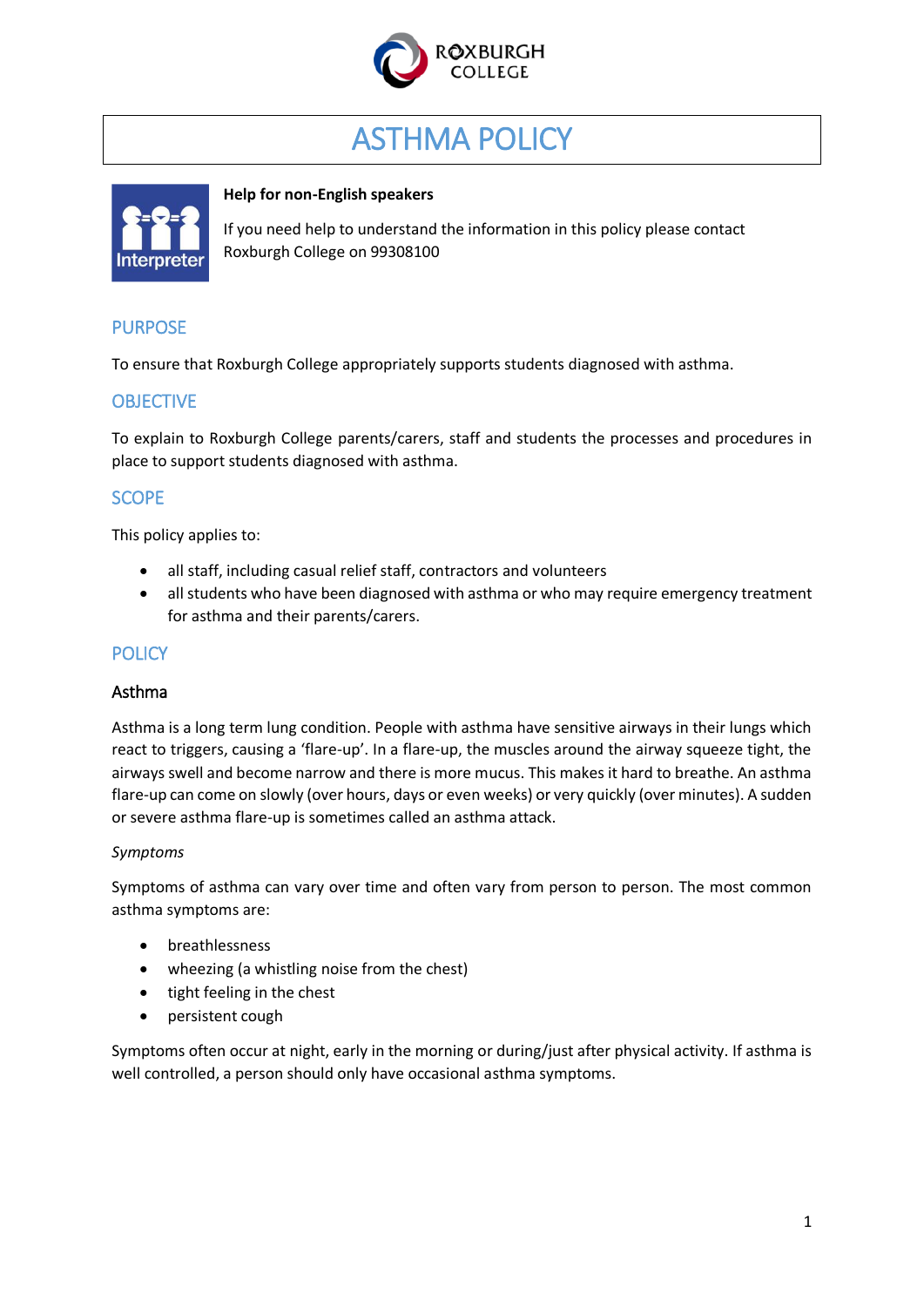

## *Triggers*

A trigger is something that sets off or starts asthma symptoms. Everyone with asthma has different triggers. For most people with asthma, triggers are only a problem when asthma is not well controlled with medication. Common asthma triggers include:

- 
- smoke (cigarette smoke, wood smoke from open fires, burn-offs or bushfires)
- house dust mites **and the set of the moulds** and moulds **moulds**
- 
- chemicals such as household cleaning products
- 
- laughter or emotions, such as stress
- exercise **colds/flu** 
	- weather changes such as thunderstorms and cold, dry air
	-
- pollens **by animals such as cats and dogs** animals such as cats and dogs
	- deodorants (including perfumes, aftershaves, hair spray and aerosol deodorant sprays)
- food chemicals/additives certain medications (including aspirin and anti-inflammatories)

## Asthma management

If a student diagnosed with asthma enrols at Roxburgh College:

- 1. Parents/carers must provide the school with an Asthma Action Plan which has been completed by the student's medical practitioner. The plan must outline:
	- the prescribed medication taken by the student and when it is to be administered, for example as a pre-medication to exercise or on a regular basis
	- emergency contact details
	- the contact details of the student's medical practitioner
	- the student's known triggers
	- the emergency procedures to be taken in the event of an asthma flare-up or attack.
- 2. Parents/carers should also provide a photo of the student to be included as part of the student's Asthma Action Plan.
- 3. Roxburgh College will keep all Asthma Action Plans:
	- In the First Aid Room and General Office Student Files
- 4. School staff may also work with parents/carers to develop a Student Health Support Plan which will include details on:
	- how the school will provide support for the student
	- identify specific strategies
	- allocate staff to assist the student

Any Student Health Support Plan will be developed in accordance with Roxburgh College's Healthcare Needs Policy. If a student diagnosed with asthma is going to attend a school camp or excursion, Roxburgh College parents/carers are required to provide any updated medical information.

- 5. If a student's asthma condition or treatment requirements change, parent/carers must notify the school and provide an updated Asthma Action Plan.
- 6. School staff will work with parents/carers to review Asthma Action Plans (and Student Health Support Plans) at the beginning of the school year or as required.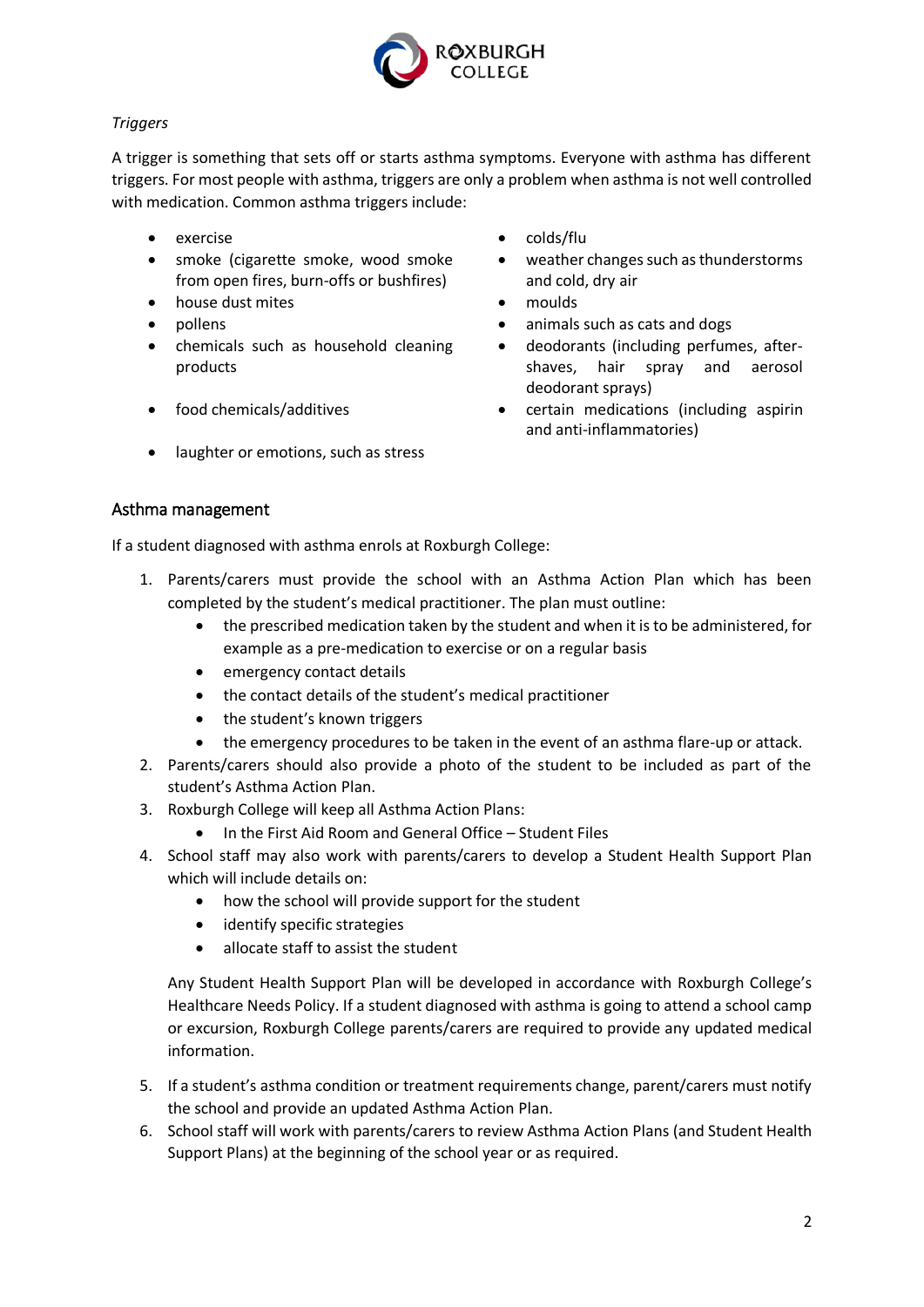

## Student asthma kit

All students diagnosed with asthma are required to have a student asthma kit at school which contains:

- their own prescribed reliever medication labelled with the student's name
- their spacer (if they use one)

Students will be required to keep their asthma kits with them while at school.

#### Asthma emergency response plan

If a student is:

- having an asthma attack
- difficulty breathing for an unknown cause, even if they are not known to have asthma

School staff will endeavour to follow the Asthma First Aid procedures outlined in the table below. School staff may contact Triple Zero "000" at any time.

| <b>Step</b> | <b>Action</b>                                                                                                                                                                                    |  |  |  |  |
|-------------|--------------------------------------------------------------------------------------------------------------------------------------------------------------------------------------------------|--|--|--|--|
| 1.          | Sit the person upright                                                                                                                                                                           |  |  |  |  |
|             | Be calm and reassuring                                                                                                                                                                           |  |  |  |  |
|             | Do not leave them alone<br>$\bullet$                                                                                                                                                             |  |  |  |  |
|             | Seek assistance from another staff member or reliable student to locate the<br>$\bullet$<br>student's reliever, the Asthma Emergency Kit and the student's Asthma Action<br>Plan (if available). |  |  |  |  |
|             | If the student's action plan is not immediately available, use the Asthma First<br>$\bullet$<br>Aid as described in Steps 2 to 5.                                                                |  |  |  |  |
| 2.          | Give 4 separate puffs of blue or blue/grey reliever puffer:                                                                                                                                      |  |  |  |  |
|             | Shake the puffer<br>$\bullet$                                                                                                                                                                    |  |  |  |  |
|             | Use a spacer if you have one                                                                                                                                                                     |  |  |  |  |
|             | Put 1 puff into the spacer<br>$\bullet$                                                                                                                                                          |  |  |  |  |
|             | Take 4 breaths from the spacer                                                                                                                                                                   |  |  |  |  |
|             | Remember - Shake, 1 puff, 4 breaths                                                                                                                                                              |  |  |  |  |
| 3.          | Wait 4 minutes                                                                                                                                                                                   |  |  |  |  |
|             | If there is no improvement, give 4 more separate puffs of blue/grey reliever as                                                                                                                  |  |  |  |  |
|             | above                                                                                                                                                                                            |  |  |  |  |
|             | (or give 1 more dose of Bricanyl or Symbiocort inhaler)                                                                                                                                          |  |  |  |  |
| 4.          | If there is still no improvement call Triple Zero "000" and ask for an ambulance.                                                                                                                |  |  |  |  |
|             | Tell the operator the student is having an asthma attack                                                                                                                                         |  |  |  |  |
|             | Keep giving 4 separate puffs every 4 minutes until emergency assistance arrives                                                                                                                  |  |  |  |  |
|             | (or 1 dose of Bricanyl or Symbicort every 4 minutes - up to 3 doses of Symbicort)                                                                                                                |  |  |  |  |
| 5.          | If asthma is relieved after administering Asthma First Aid, stop the treatment and                                                                                                               |  |  |  |  |
|             | observe the student. Notify the student's emergency contact person and record the                                                                                                                |  |  |  |  |
|             | incident                                                                                                                                                                                         |  |  |  |  |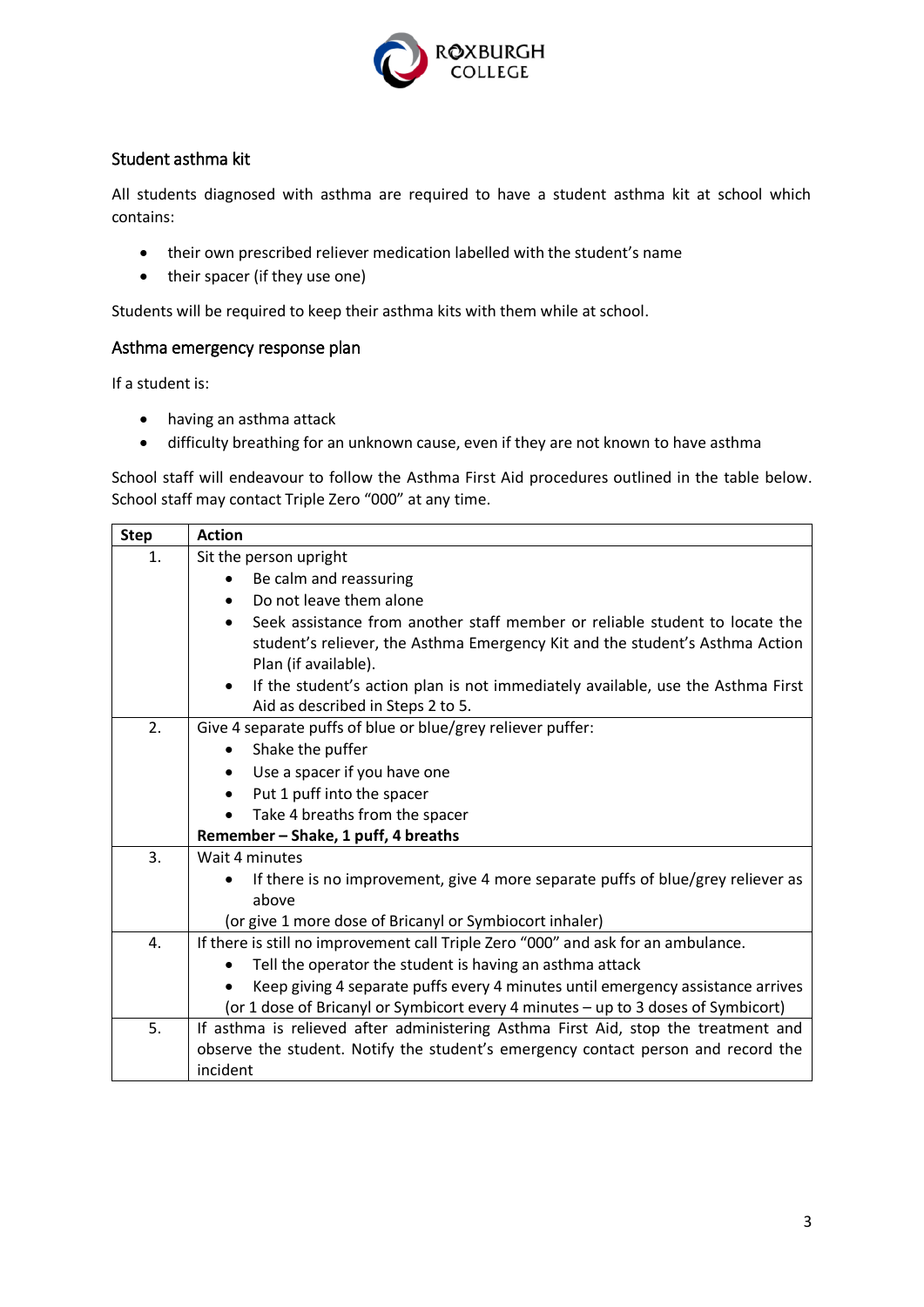

Staff will call Triple Zero "000" immediately if:

- the person is not breathing
- if the person's asthma suddenly becomes worse or is not improving
- if the person is having an asthma attack and a reliever is not available
- $\bullet$  if they are not sure if it is asthma
- if the person is known to have anaphylaxis

## Training for staff

Roxburgh College will arrange the following asthma management training for staff:

| <b>Staff</b>                               | <b>Completed by</b>                                                                                                                                                                                                              | <b>Course</b>                                                                                                                 | <b>Provider</b>                                               | Cost                           | <b>Valid for</b> |
|--------------------------------------------|----------------------------------------------------------------------------------------------------------------------------------------------------------------------------------------------------------------------------------|-------------------------------------------------------------------------------------------------------------------------------|---------------------------------------------------------------|--------------------------------|------------------|
| Group 1<br>General<br><b>Staff</b>         | School staff with a direct<br>teaching<br>role<br>with<br>students<br>affected<br>by<br>asthma or other school<br>staff<br>directed<br>by the<br>Principal after conducting<br>a risk assessment.                                | Asthma first aid<br>management for<br>education staff<br>(non-accredited)<br>One hour face-to-<br>face or online<br>training. | Asthma Australia                                              | Free to all<br>schools         | 3 years          |
| Group 2<br><b>Specific</b><br><b>Staff</b> | Staff working with high<br>risk children with a<br>history of severe asthma,<br>or with direct student<br>wellbeing responsibility,<br>(including nurses,<br>PE/sport teachers, first<br>aid and school staff<br>attending camp) | Course in Asthma<br>Awareness<br><i>10760NAT</i><br>(accredited)                                                              | Any RTO that has<br>this course in their<br>scope of practice | Paid by<br>Roxburgh<br>College | 3 years          |

Roxburgh College will also conduct an annual briefing for staff on:

- the procedures outlined in this policy
- the causes, symptoms and treatment of asthma
- identities of the students diagnosed with asthma
- how to use a puffer and spacer
- the location of:
	- o the Asthma Emergency Kits
	- o asthma medication which has been provided by parents for student use.

Roxburgh College will also provide this policy to casual relief staff and volunteers who will be working with students, and may also provide a briefing if the Principal decides it is necessary depending on the nature of the work being performed.

# Asthma Emergency Kit

Roxburgh College will provide and maintain FIVE Asthma Emergency Kits. One kit will be kept on school premises at first aid office and one will be a mobile kit for activities such as: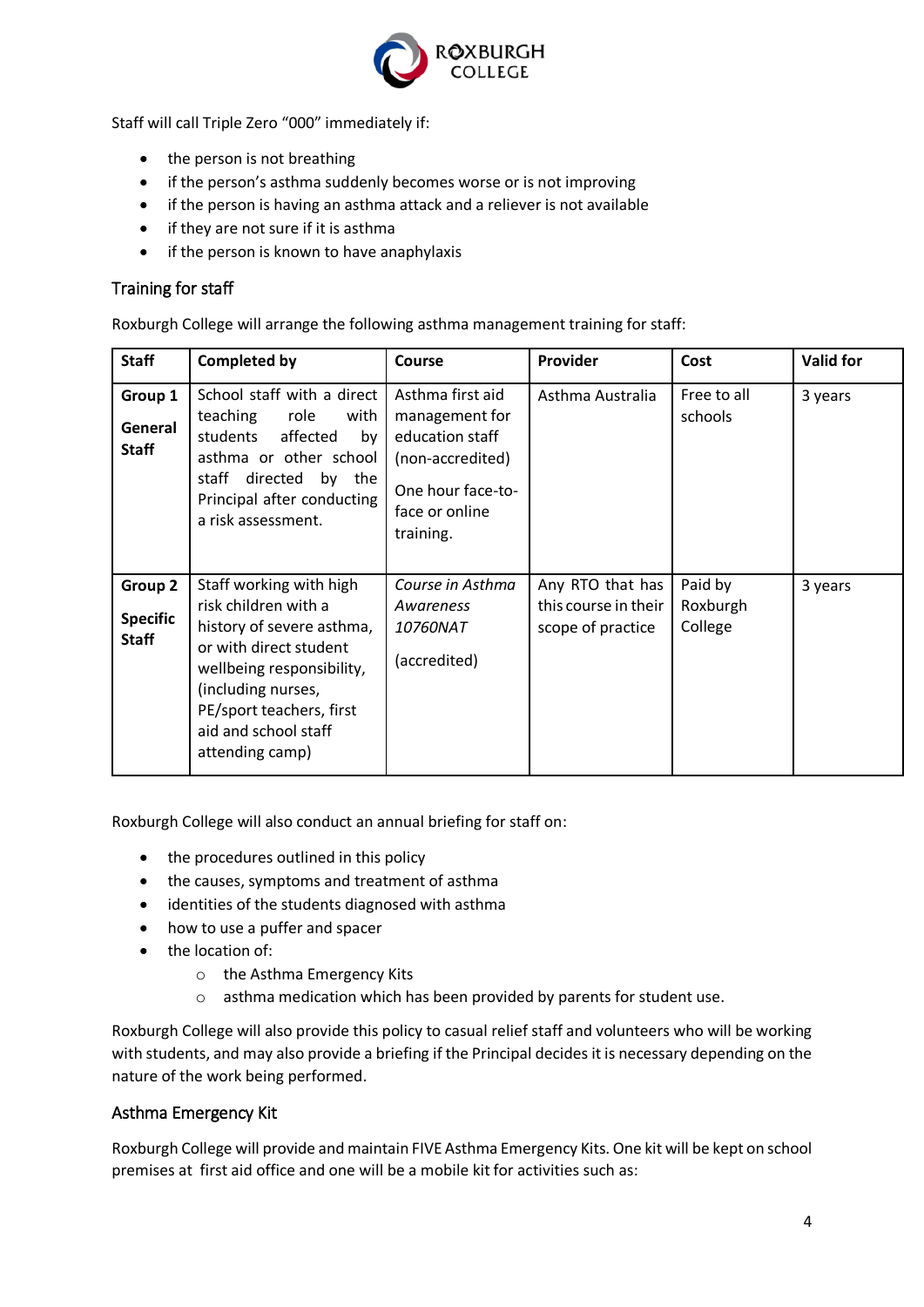

- yard duty
- camps and excursions.

Roxburgh College has an additional kit for every 300 students located in the First Aid Room/Sick Bay

The Asthma Emergency Kit will contain:

- at least 1 blue or blue/grey reliever medication such as Airomir, Admol or Ventolin
- at least 2 spacer devices (for single person use only) to assist with effective inhalation of the blue or blue/grey reliever medication (Roxburgh College will ensure spare spacers are available as replacements). Spacers will be stored in a dust proof container.
- clear written instructions on Asthma First Aid, including:
	- o how to use the medication and spacer devices
	- o steps to be taken in treating an asthma attack
- A record sheet/log for recording the details of an asthma first aid incident, such as the number of puffs administered

The school nurse/your first aid officer will monitor and maintain the Asthma Emergency Kits. They will:

- ensure all contents are maintained and replaced where necessary
- regularly check the expiry date on the canisters of the blue or blue/grey reliever puffers and place them if they have expired or a low on doses
- replace spacers in the Kits after each use (spacers are single-person use only)
- dispose of any previously used spaces.

The blue or blue/grey reliever medication in the Asthma Emergency Kits may be used by more than one student as long as they are used with a spacer. If the devices come into contact with someone's mouth, they will not be used again and will be replaced.

After each use of a blue or blue/grey reliever (with a spacer):

- remove the metal canister from the puffer (do not wash the canister)
- wash the plastic casing
- rinse the mouthpiece through the top and bottom under running water for at least 30 seconds
- wash the mouthpiece cover
- air dry then reassemble
- test the puffer to make sure no water remains in it, then return to the Asthma Emergency Kit.

## Management of confidential medical information

Confidential medical information provided to Roxburgh College to support a student diagnosed with asthma will be:

- recorded on the student's file
- shared with all relevant staff so that they are able to properly support students diagnosed with asthma and respond appropriately if necessary.

## Communication plan

This policy will be available on Roxburgh College's website so that parents and other members of the school community can easily access information about Roxburgh College's asthma management procedures.